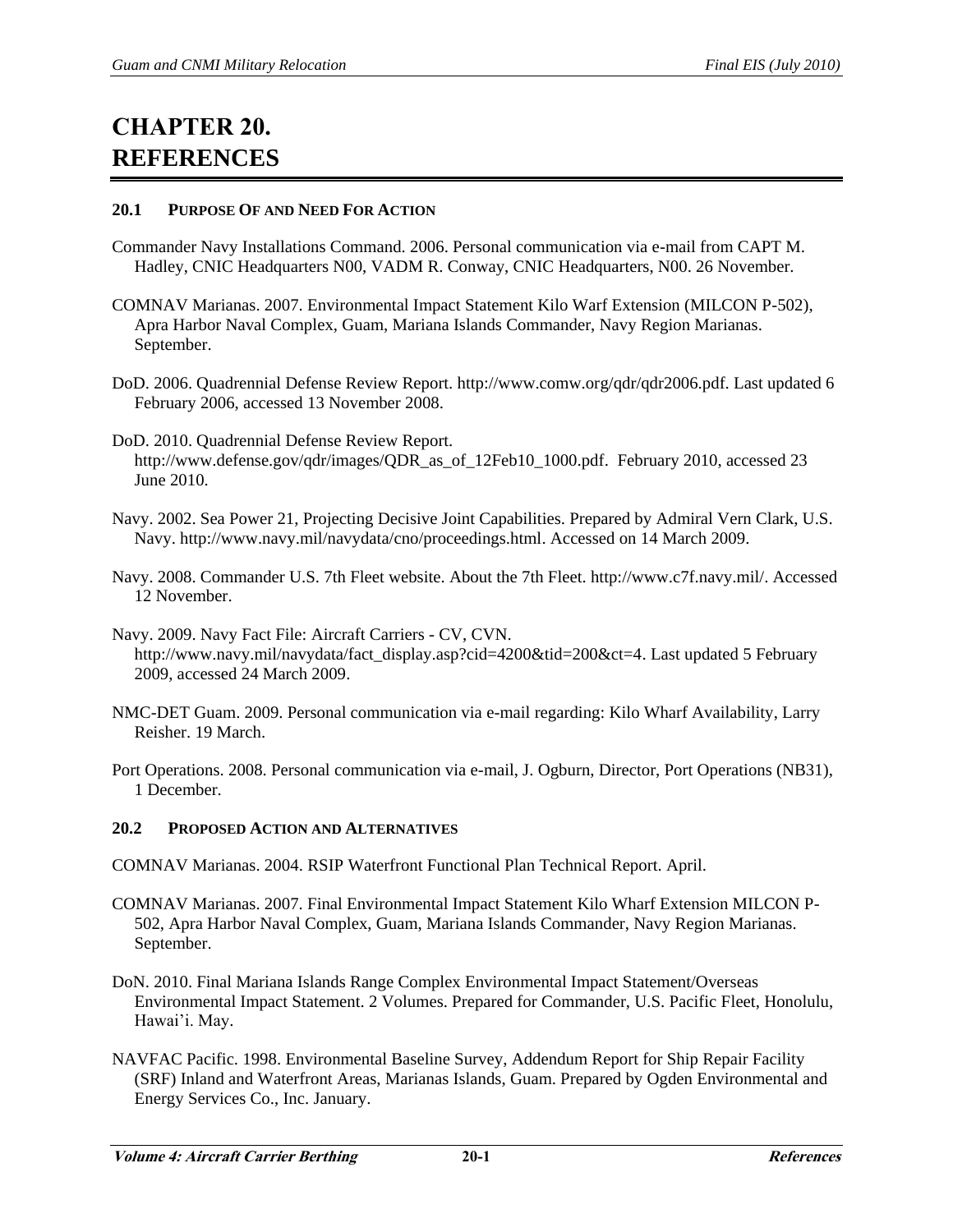- NAVFAC Pacific. 2006. Sediment Characterization for Construction Dredging at Charlie, Sierra, and SRF Wharves, Apra Harbor, Guam. Prepared by Weston Solutions. August.
- NAVFAC Pacific. 2007. Ocean Current Study Ocean Dredged Material Disposal Site Apra Harbor, Guam Final Report. Prepared by Weston Solutions. August.
- NAVFAC Pacific. 2008. CVN-Capable Berthing Study, Apra Harbor, Commander Navy Region Marianas, Territory of Guam. Prepared for Naval Facilities Engineering Command, Pacific. In association with: Halcrow HPA, Helber Hastert & Fee Planners Inc., HHMI Corporation, and Engineering Concepts. July.
- NAVFAC Pacific. 2010a. Additional Dredged Material Chemical Characterization at Polaris Point, the Former SRF Wharf, and the Turning Basin for Proposed CVN Wharf Alternatives, Apra Harbor, Guam, Final Report. Prepared by Weston Solutions, March.
- PACAF. 2006. Final Environmental Impact Statement, Establishment and Operation of an Intelligence, Surveillance, Reconnaissance, (ISR) and Strike Capability, Andersen Air Force Base, Guam. November.
- USEPA and USACE. 1991. Evaluation of Dredged Material Proposed for Ocean Disposal Testing Manual. EPA 503/8-91/001. February.

# **20.3 GEOLOGICAL AND SOIL RESOURCES**

- USACE. 2007. Unified Facilities Criteria, Seismic Design for Buildings. 22 June.
- USEPA. 2010. Final Environmental Impact Statement for Designation of an Ocean Dredged Material Disposal Site Offshore of Guam. Prepared by TEC Inc. and Weston Solutions Inc under contract to NAVFAC Pacific. March.
- Young, F.L. 1988. Soil Survey of Territory of Guam. United States Department of Agriculture Soil Conservation Service. May.

## **20.4 WATER RESOURCES**

- Bartol, S.M., J.A. Musick and M. Lenhardt. 1999. Auditory evoked potentials of the loggerhead sea turtle (Caretta caretta). *Copeia* 4:836.
- COMNAV Marianas. 2006. Environmental Assessment Alpha and Bravo Wharves Improvements (MILCON P-431) Apra Harbor Naval Complex, Guam, Mariana Islands. February.
- Guam Bureau of Statistics and Plans. 2009. Final North and Central Guam Land Use Plan. Prepared by ICF International Plan Rite and Sablan Environmental. Prepared for Government of Guam Bureau of Statistics and Plans. March.
- DOER 2005. Silt Curtains as a Dredging Project Management Practice. ERDC TN-DOER-E21. September 2005.
- Dollar, S.J. 2009. Personal communication with Steve Dollar.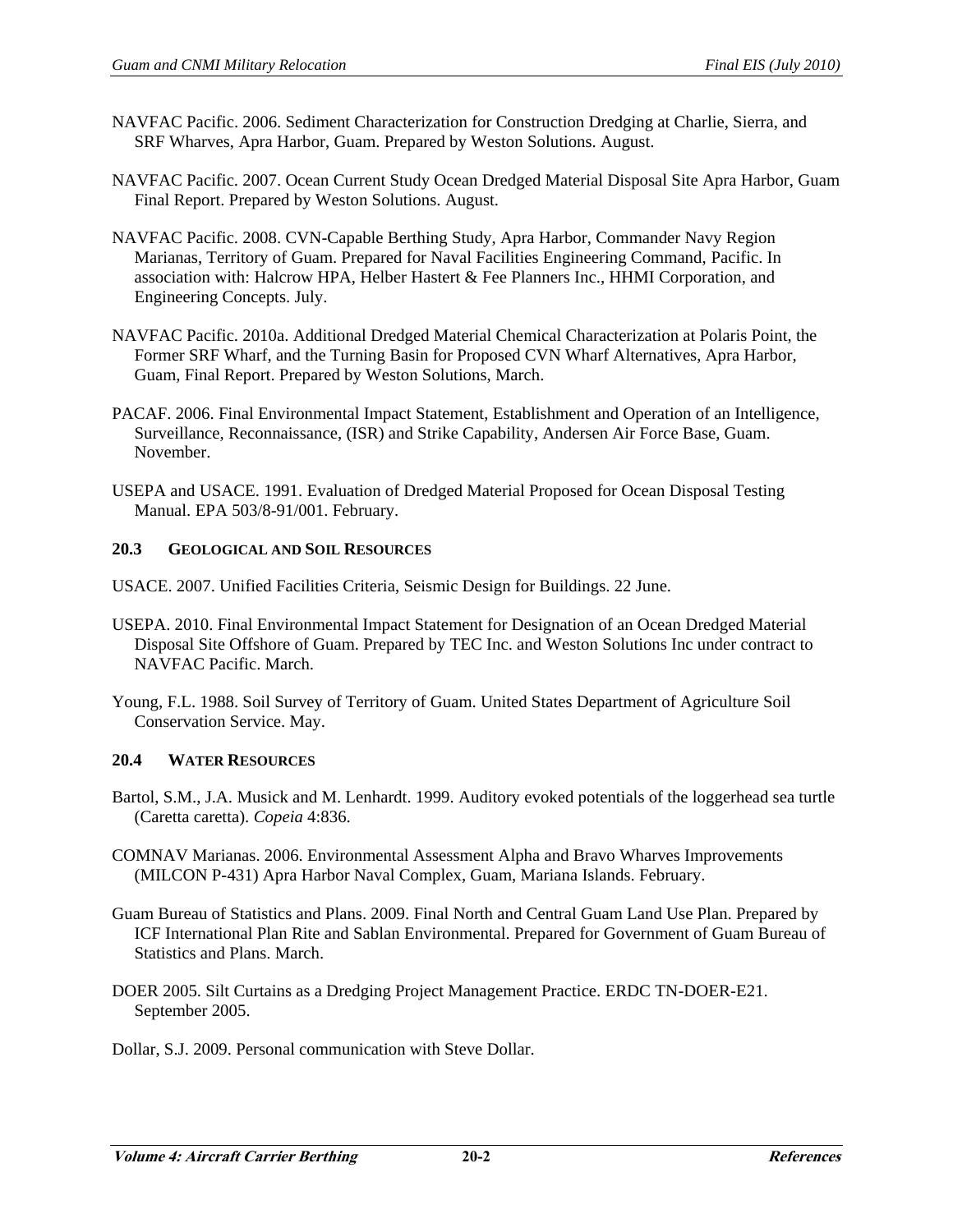- Dollar, S.J., E. Hochberg, H. Hancock, C. LaPointe, and M. Doctor. 2009. Assessment of Benthic Community Structure in the Vicinity of the Proposed Turning Basin and Berthing Area for Carrier Vessels Nuclear (CVN) Apra Harbor, Guam. Prepared for NAVFAC Pacific, Pearl Harbor, HI.
- Ericksen 2009. Habitat Equivalency Analysis & Supporting Studies: Section E Current Measurement and Numerical Model Study for CVN Berthing, Outer Apra Harbor, Guam. Prepared by Mark Ericksen (Sea Engineering) for TEC Inc. March 2009.
- Freeman, A.M. 1993. The Measurement of Environmental and Resource Values, Theory and Methods. Resources for the Future, Washington, D.C.
- GEPA. 2008. Integrated Report, Clean Water Act, Section 303(d), 305(b) and 314. Guam Environmental Protection Agency.
- Herbich, J.B. 2000. Handbook of Dredging Engineering. 2<sup>nd</sup> Edition. McGraw-Hill, New York, NY.
- IAEA 2003. IAEA-TECDOC-1375. Determining the Suitability of Materials for Disposal at Sea under the London Convention 1972: A Radiological Assessment Procedure. October.
- Ketten, D.R. and S.M. Bartol. 1995. Functional measures of sea turtle hearing. Office of Naval Research Final Report. Retrieved from: http://handle.dtic.mil/100.2/ADA446809.
- LaSalle, M.W., D.G. Clarke, J. Homziak, J.D. Lunz,, and T.J. Fredette.1991. A framework for assessing the need for seasonal restrictions on dredging and disposal operations. Technical Report D-91-1, U.S. Army Engineer Waterways Experiment Station, Vicksburg, MS.
- Lenhardt, M.L. 1994. Seismic and very low frequency sound induced behaviors in captive loggerhead marine turtles (*Caretta caretta*). Pages 238-241 *in* K.A. Bjorndal, A.B. Bolten, D.A. Johnson and P.J. Eliazar, eds. Proceedings of the Fourteenth Annual Symposium on Sea Turtle Biology and Conservation. NOAA Technical Memorandum NMFS-SEFC-351.
- NAVFAC Pacific. 2005. Dredged Material Management Plan: Phase II, Evaluation of Environmental Effects for Dewatering and Management of Materials from MCON P-431. Prepared by Weston Solutions. August.
- NAVFAC Pacific. 2006. Sediment Characterization Study for Construction Dredging Feasibility Study at Charlie, Sierra and SRF Wharves, Apra Harbor, Guam. Final Report. Prepared by Weston Solutions. August.
- NAVFAC Pacific. 2007. Ocean Current Study Ocean Dredged Material Disposal Site Apra Harbor, Guam Final Report. Prepared by Weston Solutions. August.
- NAVFAC Pacific. 2007a. Dredged Material Sampling and Tier III Analysis Evaluation for Apra Harbor Projects (P-436,P-502, P-518), Guam Final Report. Prepared by Weston Solutions. April.
- NAVFAC Pacific. 2008. CVN-Capable Berthing Study, Apra Harbor, Commander Navy Region Marianas, Territory of Guam. Prepared for Naval Facilities Engineering Command, Pacific. In association with: Halcrow HPA, Helber Hastert & Fee Planners Inc., HHMI Corporation, and Engineering Concepts. July.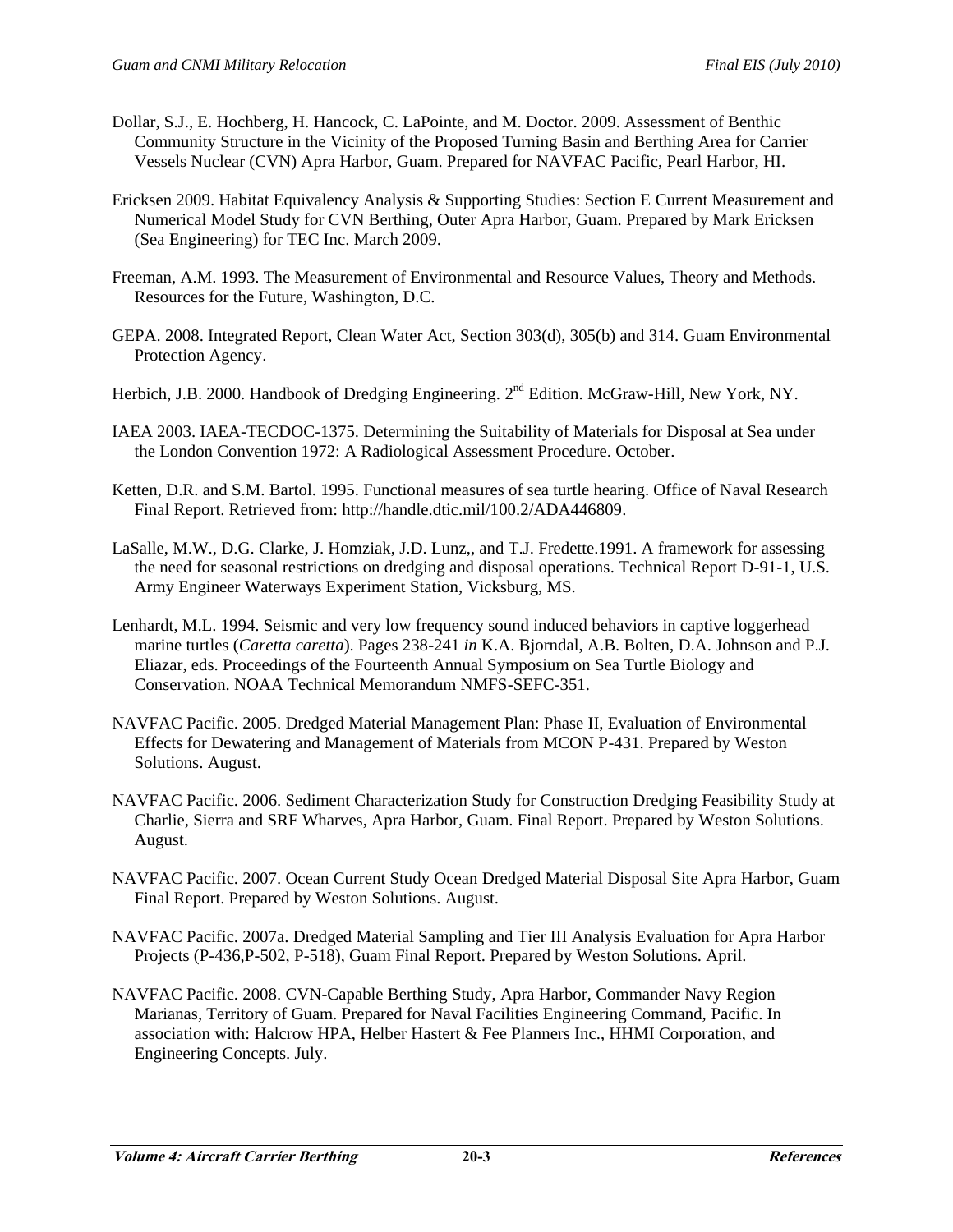- NAVFAC Pacific. 2008a. Dredged Material Upland Placement Study, Apra Harbor, Guam Final Report. Prepared by Weston Solutions. May.
- NAVFAC Pacific. 2010a. Additional Dredged Material Chemical Characterization at Polaris Point, the Former SRF Wharf, and the Turning Basin for Proposed CVN Wharf Alternatives, Apra Harbor, Guam, Final Report. Prepared by Weston Solutions, March.
- Navy. 2004. Environmental Assessment for Pier 6 Replacement Project, U.S. Naval Submarine Base New London, Groton, CT. Prepared for EFANE. September.
- Navy. 2009a. Habitat Equivalency Analysis & Supporting Studies: CVN Marine Ecosystem Impact Analysis, Outer Apra Harbor, Guam. Prepared by Marine Research Consultants, Inc. for TEC Inc. January.(included in Volume 9, Appendix E of the EIS/OEIS)
- NMFS. 2008c. San Francisco Bay Project Impact Evaluation System: Pile Driving. Retrieved from: http://mapping.orr.noaa.gov/website/portal/pies/piledriving.html. Accessed 21 April.
- NOAA. 1999. Discounting and the Treatment of Uncertainty in Natural Resource Damage Assessment. Damage Assessment and Restoration Program, Damage Assessment Center, Resource Valuation Branch. Technical Paper 99-1. Silver Spring, MD, February. In: Habitat Equivalency Analysis: An Overview. Damage Assessment and Restoration Program National Oceanic and Atmospheric Administration Department of Commerce. March 1995.
- NOAA. 2005. Environmental Sensitivity Index Map, Guam and the Commonwealth of the Northern Marianas Islands. National Ocean Service (NOS), Office of Response and Restoration, Hazardous Materials Response Division. August.
- NOAA. 2008. Impacts to Marine Fisheries Habitat from Nonfishing Activities in the Northeastern United States. NOAA Technical Memorandum NMFS NE 209. February.
- Ridgway, S.H., E.G. Wever, J.G. McCormick, J.G., J. Palin, and J.H. Anderson. 1969. Hearing in the giant sea turtle, *Chelonia mydas*. Proceedings of the National Academy of Sciences 64:884-890.
- SAIC. 1980. Disposal Area Monitoring System. Annual Report. Volume 1. Physical measurements. DAMOS Contribution #17.
- SAIC. 1989. Monitoring surveys at the Central Long Island Sound Disposal Site. DAMOS Contribution #57. SAIC Report to ACOE No. SAIC 87/7516 and C57.
- SAIC. 2001. Review of Various Dredging Techniques and their Effects on Water Column Characteristics. SAIC Report No. 538. 20 May.
- Smith, S.H. 2007. Ecological Assessment of Stony Corals and Associated Organisms in the Eastern Portions of Apra Harbor, Guam. August.
- USACE. 1998. Environmental Windows Associated with Dredging Operations. Technical Note DOER-E2. December.
- USEPA and USACE. 1991. Evaluation of Dredged Material Proposed for Ocean Disposal Testing Manual. EPA 503/8-91/001. February.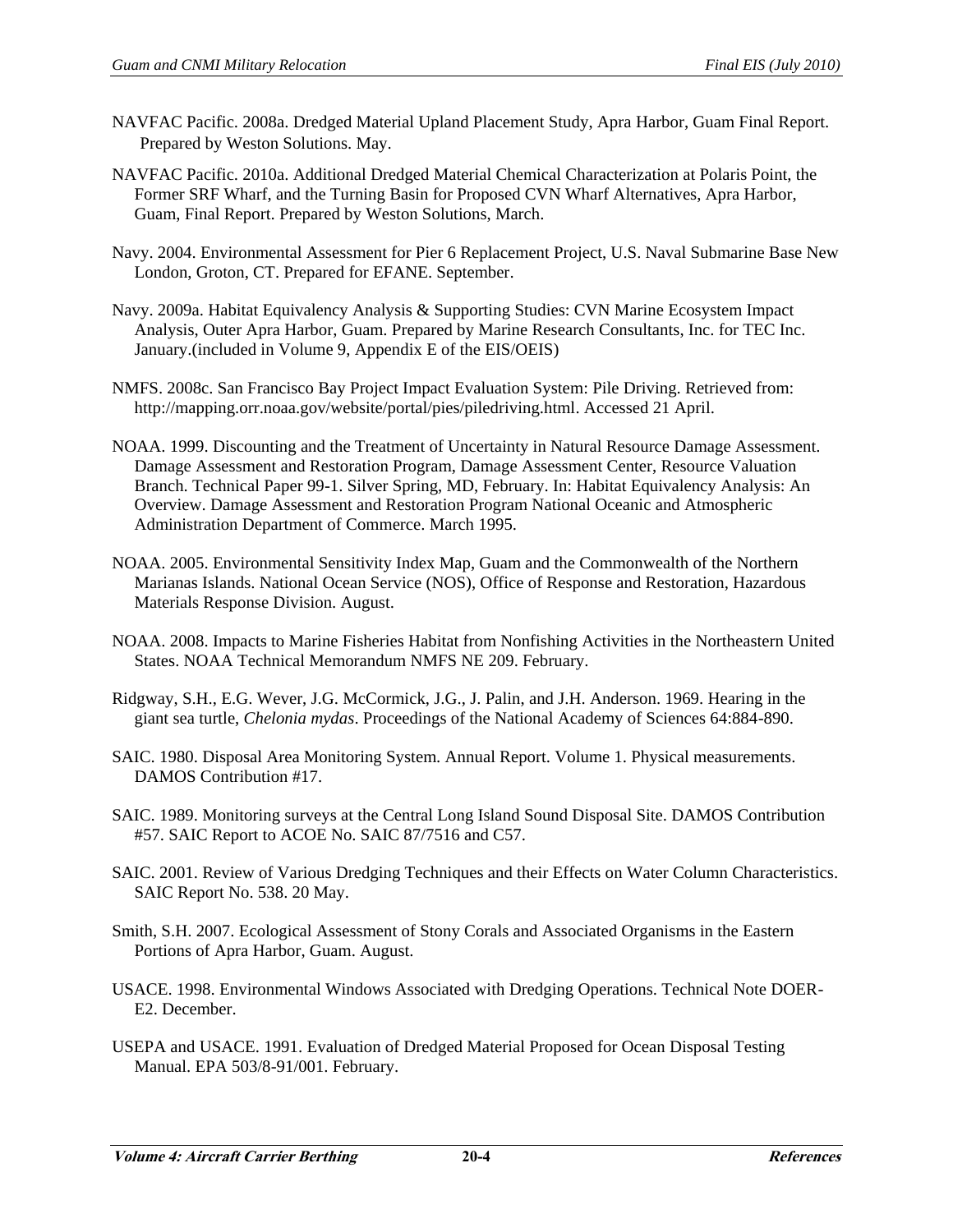- USEPA and USACE. 1998. Evaluation of Dredged Material Proposed For Discharge in Waters of the U.S. - Testing Manual. Inland Testing Manual. EPA-823-B-98-004. February 1998.
- USEPA. 2010. Final Environmental Impact Statement for Designation of an Ocean Dredged Material Disposal Site Offshore of Guam. Prepared by TEC Inc. and Weston Solutions Inc under contract to NAVFAC Pacific. March.
- USFWS. 2009. U.S. Fish and Wildlife Service National Wetlands Inventory: Pacific Trust Islands (Guam and Saipan. Available at: http://wetlandsfws.er.usgs.gov/imf/imf.jsp?site=NWI\_PacTrust. Accessed 4 May.

# **20.5 AIR QUALITY**

- AESO. 1999a. Aircraft Emission Estimates: H-60 Landing and Take-off Cycle and In-Frame, Maintenance Testing Using JP-5, AESO Memorandum Report 9929. February.
- AESO. 1999b. Aircraft Emission Estimates: AH-1W Landing and Take-off Cycle and In-Frame, Maintenance Testing Using JP-5, AESO Memorandum Report 9824, Revision A. 30 April.
- AESO. 1999c. Aircraft Emission Estimates: HH/UH-1N Landing and Take-off Cycle and In-Frame, Maintenance Testing Using JP-5, AESO Memorandum Report 9904, Revision A. 3 May.
- AESO. 2000a. Aircraft Emission Estimates: H-53 Landing and Take-off Cycle and In-Frame, Maintenance Testing Using JP-5, AESO Memorandum Report 9822, Revision C. February.
- AESO. 2000b.Aircraft Emission Estimates: E2 Landing and Take-off Cycle and In-Frame, Maintenance Testing Using JP-5, AESO Memorandum Report 9920, Revision B. April.
- AESO. 2001. Aircraft Emission Estimates: V-22 Landing and Take-off Cycle and In-Frame, Engine Maintenance Testing Using JP-5, AESO Memorandum Report 9946, Revision E. January.
- FHWA. 2006. Roadway Construction Noise Model User's Guide. January.
- Navy. 1999. Final Environmental Impact Statement: Developing Home Port Facilities for Three Nimitz-Class Aircraft Carriers in Support of the U.S. Pacific Fleet.
- RSMeans. 2003. Facilities Construction Cost Data.
- RSMeans. 2006. Heavy Construction Cost Data.
- USEPA. 1992. Procedures of Emission Inventory Preparation, Volume IV: Mobile Sources.
- USEPA. 2000. Heavy-Duty Standards/Diesel Fuel Regulatory Impact Analysis. December. EPA420-R-00-026.
- USEPA. 2003. Mobile 6 User's Guide. August.
- USEPA. 2008. NONROAD Model Worksheet. 31 December.
- Wyle. 2008. The Aircraft Noise Study for Guam Joint Military Master Plan at Andersen Air Force Base. August.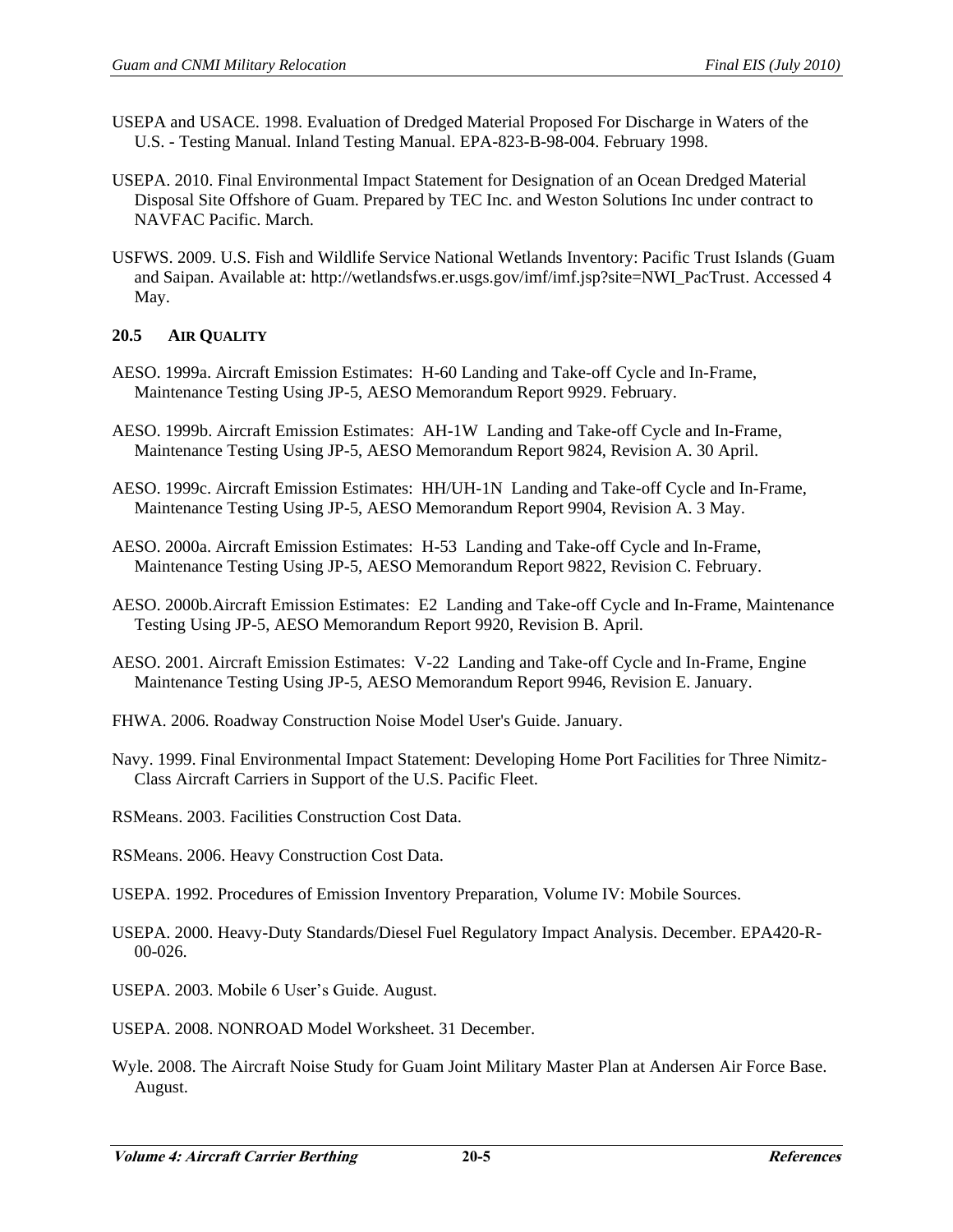### **20.6 NOISE**

- Betke, K., M. Schultz-von Glahn, and R. Matuschek. 2004. Underwater Noise Emissions from Offshore Wind Turbines. ITAP – Institut fur technische und angewandte Physik GmbH, Germany.
- NIOSH. 1998. Criteria for a Recommended Standard: Occupational Noise Exposure. NIOSH Publication No. 98-126. U.S. Department of Health and Human Services, Cincinnati, OH. June.
- USDOT. 2006. FWHA Highway Construction Noise Handbook. http://www.fhwa.dot.gov/environment/noise/handbook/index.htm. last updated 16 December 2008, accessed on 3 April 2009.

#### **20.7 AIRSPACE**

No references were cited.

## **20.8 LAND AND SUBMERGED LANDS USE**

COMPACFLT. 2009. Personal communication via meeting, F. Suganuma, Theater Assessment & Strategic Studies / BRAC Coordinator (N01CE31). Subject: Mr. Suganuma provided information based on his discussion with Naval Seas Systems Command 08 (Navy Nuclear Propulsion Program) on aircraft carrier radiological issues. Meeting attended by NAVFAC Pacific and TEC Inc. 16 March.

#### **20.9 RECREATIONAL RESOURCES**

- Department of Parks and Recreation. 2009. Personal Communication via Telephone with John Taitagui, Staff, regarding whether the department conducted a carrying capacity of the Recreational Resources under its Jurisdictiohn. 10 March.
- Global Development Research Center. 2008. http://www.gdrc.org/uem/footprints/carrying-capacity.html. Accessed January 2009.

## **20.10 TERRESTRIAL BIOLOGICAL RESOURCES**

- Bartol, S.M., J.A. Musick and M. Lenhardt. 1999. Auditory evoked potentials of the loggerhead sea turtle (*Caretta caretta*). Copeia 4:836.
- COMNAV Marianas. 2001. Final Integrated Natural Resources Management Plan for Navy Lands, Guam. Plan Duration 18 November 2001 thru 17 November 2006. November.
- Eggleston, C. 2009. Migratory Bird Surveys, Navy Lands Guam (23 Sep 08 28 Apr 09). NAVFAC Marianas, Environmental. May.
- Eriksen, M. 2009. Habitat Equivalency Analysis & Supporting Studies: Section E Current Measurement and Numerical Model Study for CVN Berthing, Outer Apra Harbor, Guam. Prepared by Sea Engineering Inc. March.
- GDAWR. 2007. Letter from Guam Department of Agriculture to NAVFAC Pacific. Subject: The Development of an Environmental Impact Statement/Overseas Environmental Impact Statement for the Mariana Islands Range Complex. July 16.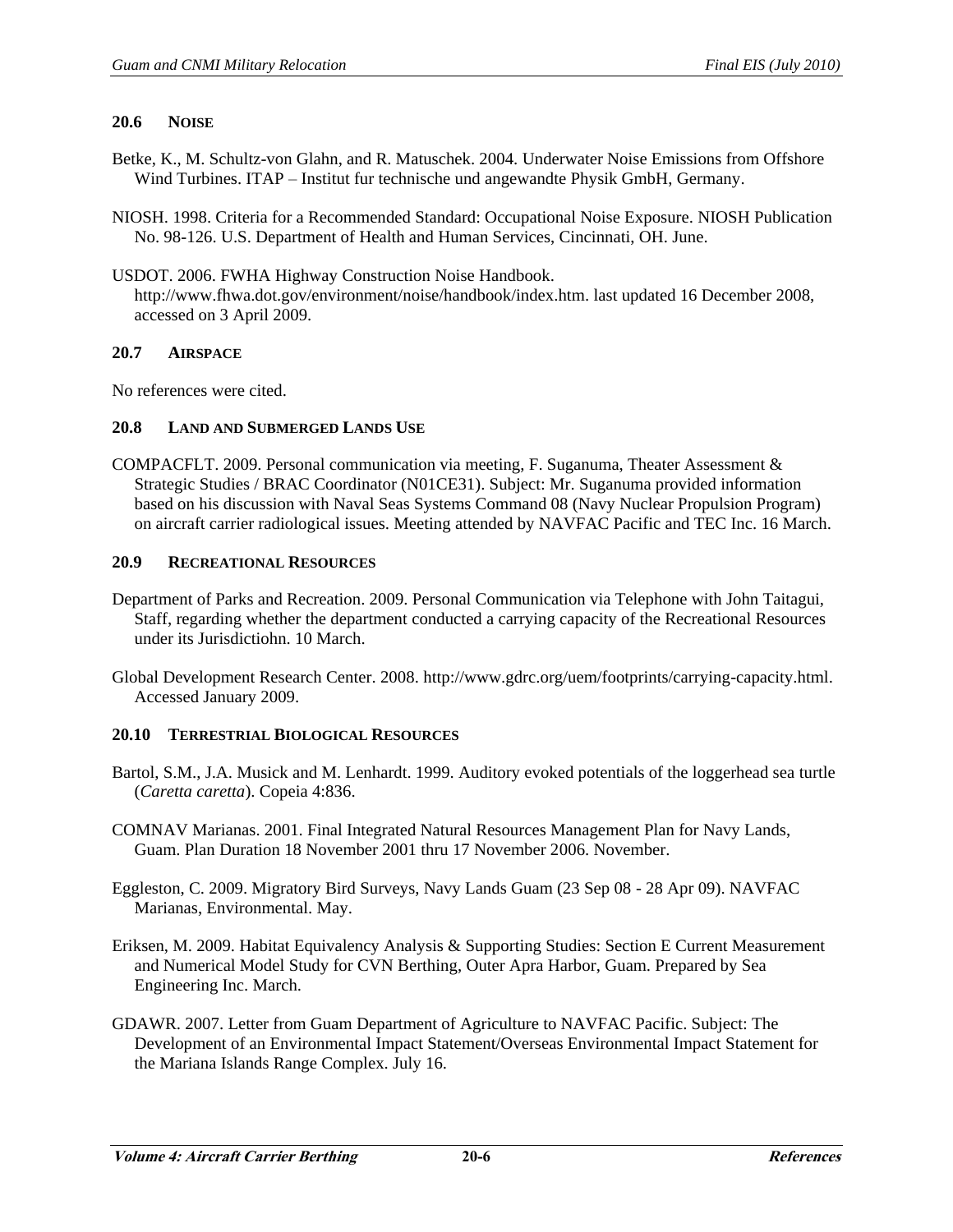- Grimm, G. and J. Farley. 2008. Sea Turtle Nesting Activity on Navy Base Guam 2007 2008. COMNAV Marianas Environmental. November.
- Hoff, R., P. Hensel, E.C. Proffitt, P. Delgado, G. Shigenaka, R. Yender, and A.J. Mearns. 2002. Oil Spills in Mangroves. National Oceanic and Atmospheric Administration, NOAA Ocean Service, Office of Response and Restoration. January.
- ITOPF. 2000. Territory of Guam Profile: A Summary of Oil Spill Response Arrangements and Resources. http://www.itopf.com/\_assets/country/guam.pdf.
- Ketten, D.R. and S.M. Bartol. 2006. Functional Measures of Sea Turtle Hearing. Final Report. Prepared by Woods Hole Oceanographic Institution, Woods Hole, MA for Office of Naval Research, Boston, MA.
- NAVFAC Marianas. 2009. Personal communication via e-mail with Mark Defley, regarding the potential for nesting at Polaris Point. 25 March.
- NOAA. 2005. Environmental Sensitivity Index Map, Guam and the Commonwealth of the Northern Marias Islands. National Ocean Service (NOS), Office of Response and Restoration, Hazardous Materials Response Division. August.
- NOAA. 2009. Responding to Oil Spills. http://response.restoration.noaa.gov/type\_subtopic\_ entry.php?RECORD\_KEY%28entry\_subtopic\_type%29=entry\_id,subtopic\_id,type\_id&entry\_id(entr y\_subtopic\_type)=292&subtopic\_id(entry\_subtopic\_type)=8&type\_id(entry\_subtopic\_type)=3. Accessed 26 March 2009.
- USFWS. 1991. Recovery Plan, Mariana Islands Common Moorhen, Gallinula chlorospus guami. Portland, Oregon.
- Vogt, S. 2009. Terrestrial Natural Resources Surveys on Guam in Support of the Joint Guam Project Office Environmental Impact Statement. NAVFAC Pacific, Pearl Harbor, HI. October.
- Wiles, G.J. and M.W. Ritter. 1993. Guam. In A Directory Of Wetlands In Oceania. Compiled by Derek A. Scott for the International Waterfowl and Wetlands Research Bureau (IWRB), Slimbridge, U.K. and AWB, Kuala Lumpur, Malaysia.
- Witherington, B.E. and R. E. Martin. 1996. Understanding, Assessing, and Resolving Light-Pollution Problems on Sea Turtle Nesting Beaches. Florida Department of Environmental Protection. FMRI Technical Report TR-2.

## **20.11 MARINE BIOLOGICAL RESOURCES**

- Acker, K.L. and C.W. Stern. 1990. Carbonate-siliciclastic facies transition and reef growth on the northeast coast of Barbados, West Indies. Journal of Sedimentary Petrology 60:18-25.
- Anthony, K.R.N. 1999. Coral suspension feeding on fine particulate matter. Journal of Experimental Marine Biology and Ecology 232:85-106.
- Anthony, K.R.N. 2000. Enhanced particle-feeding capacity of corals on turbid reefs (Great Barrier Reef, Australia). Coral Reefs 19:59-67.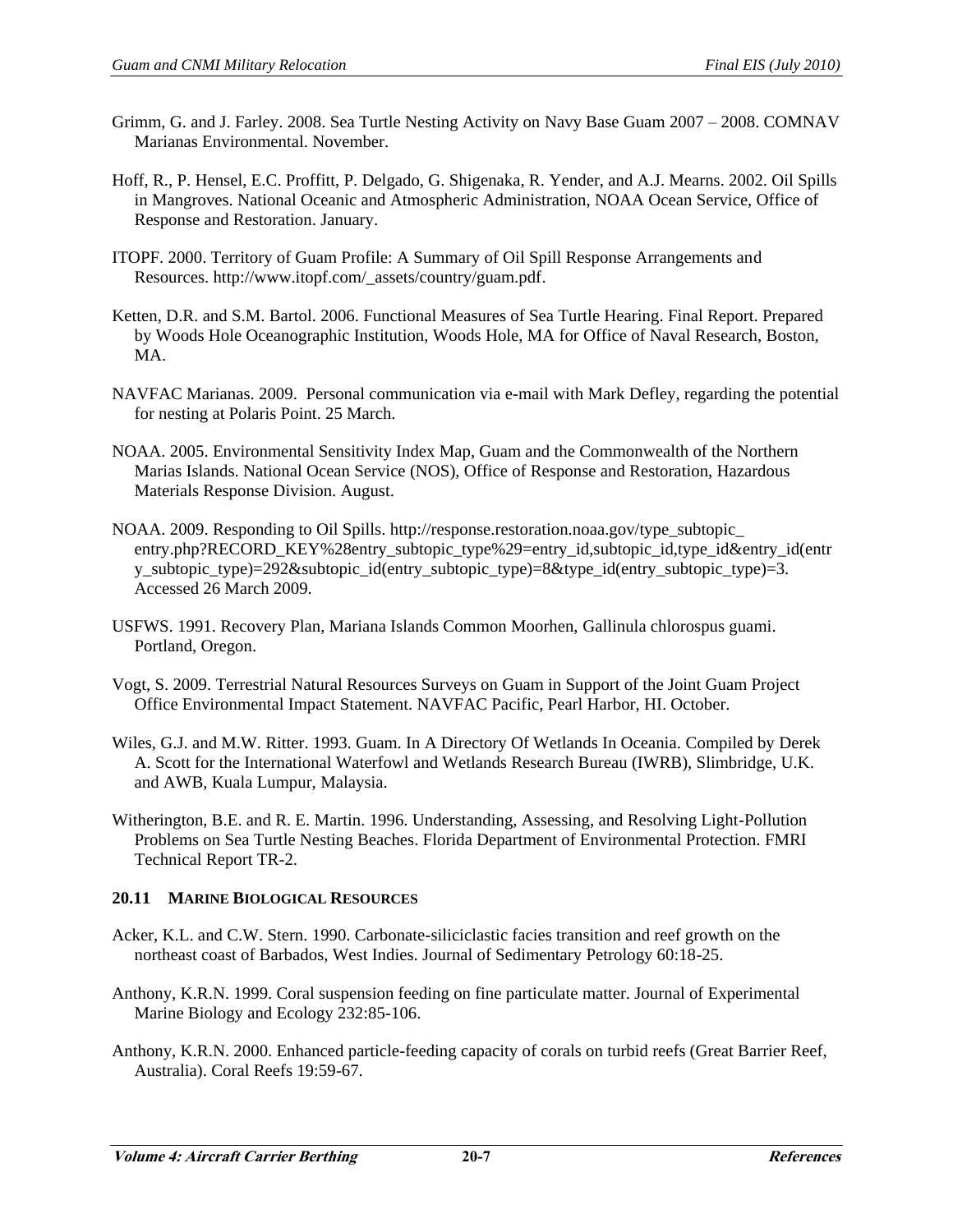- Anthony, K.R.N. and K. E. Fabricius. 2000. Shifting roles of heterotrophy and autotrophy in coral energetics under varying turbidity. Journal of Experimental Marine Biology and Ecology 252:221- 253.
- Bak, R.P.M. and J.H.B.W. Elgershuizen. 1976. Patterns of oil-sediment rejection in corals. Marine Biology 37:105-113.
- Balazs, G.H., R.G. Forsyth, and A.K.H. Kam. 1987. Preliminary assessment of habitat utilization by Hawaiian green turtles in their resident foraging pastures. NOAA Technical Memorandum NMFS-SWFSC-71:1-107.
- Bartol, S.M., J.A. Musick and M. Lenhardt. 1999. Auditory evoked potentials of the loggerhead sea turtle (Caretta caretta). Copeia 4:836.
- Birkeland, C.E. 1997. Life and Death of Coral Reefs. Chapman and Hall, NY.
- Brown, B.E. and L.S. Howard. 1985. Assessing the effects of "stress" on reef corals. Advances in Marine Biology 22:1-63.
- Brown, B.E., M.D. A. Le Tissier, T.P. Scoffin, and A.W. Tudhope. 1990. Evaluation of the environmental impact of dredging on intertidal coral reefs at Ko Phuket, Thailand, using ecological and physiological Parameters. Marine Ecology Progress Series 65:273-281.
- BSP. 2010. Personal Communication based on Burdick comments on Dr EIS regarding the pupping event vs. spawning hammerheads within the turning basin. March.
- Burdick, David R. 2006. Guam Coastal Atlas Web Site. University of Guam Marine Laboratory, Multimedia Publication No. 4. URL: http://www.uog.edu/marinelab/coastal.atlas/
- Carr, M.H. and M.A. Hixon. 1997. Artificial reefs: The importance of comparisons with natural reefs. Fisheries 22(4):28-33.
- COMNAV Marianas. 2006. Essential Fish Habitat Assessment Alpha and Bravo Wharves' Improvements (MILON P-431), Apra Harbor Naval Complex, Guam, Mariana Islands, Commander, Navy Region Marianas. April.
- COMNAV Marianas. 2007a. Guam Submerged Lands Management Plan. Prepared for Mariana Islands Commander, Navy Region Marianas by PCR Environmental Inc.
- COMNAV Marianas. 2007b. Final Environmental Impact Statement Kilo Wharf Extension, MILCON P-502, Apra Harbor Naval Complex, Guam. September.
- COMNAVREGMARIANAS. 2007. Ordnance Planting for Partial Mitigation- MILCON P-502 Kilo Wharf Extension Environmental Review.
- Connell, J.H. 1997. Disturbance and recovery of coral assemblages. Pages 9-22 in H.A. Lessios and I.G. Macintyre, eds. Volume 1, Proceedings of the Eighth International Coral Reef Symposium, Smithsonian Tropical Research Institute, Panama. 24-29 June 1996.
- Dodge, R.E. and J.R. Vaisnys. 1977. Coral populations and growth patterns: Responses to sedimentation and turbidity associated with dredging. Journal of Marine Research 35:715-730.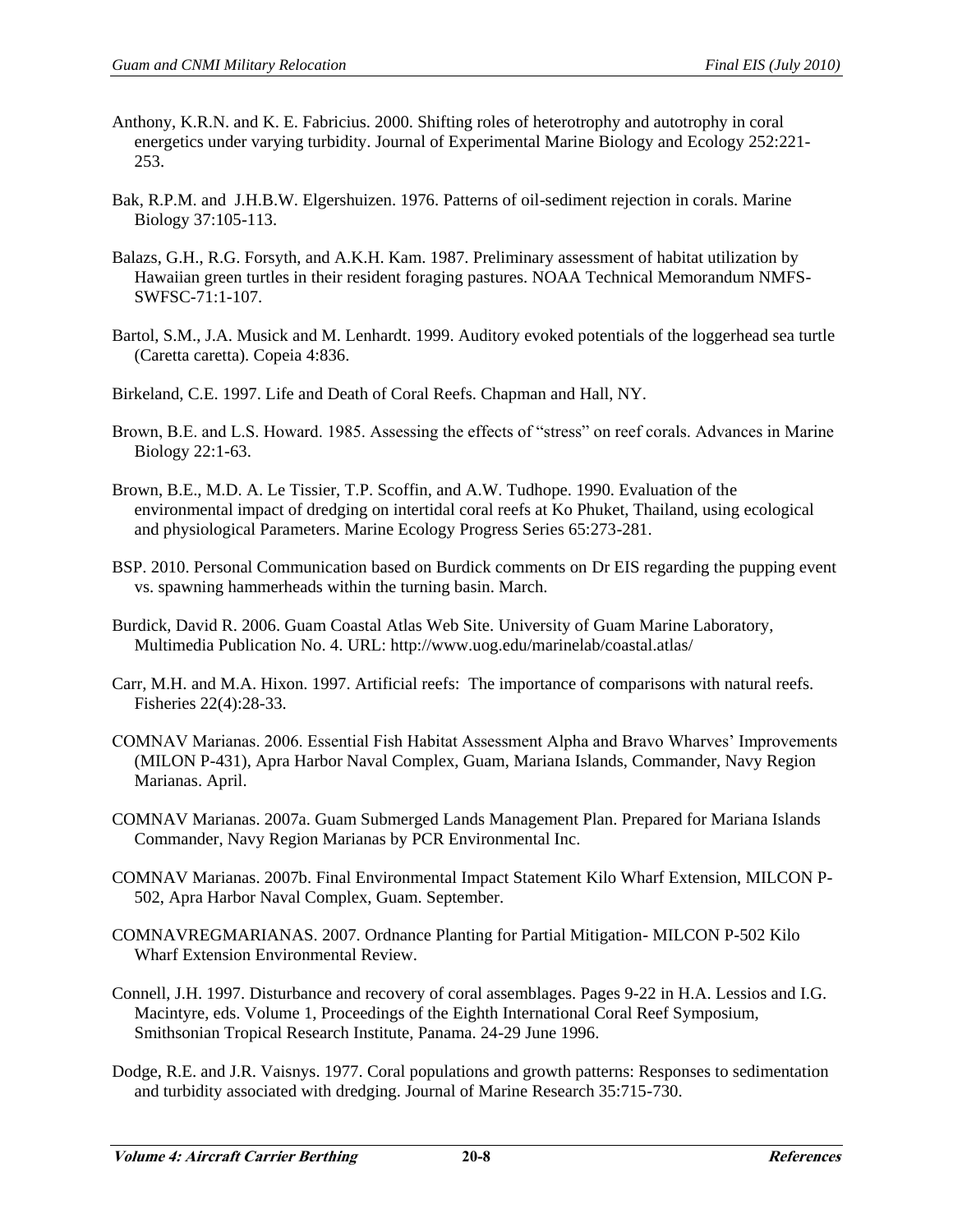- Dodge, R.E., R.C. Aller, and J. Thomson. 1974. Coral growth related to resuspension of bottom sediments. Nature 247:574-577.
- DOER 2005. Silt Curtains as a Dredging Project Management Practice. ERDC TN-DOER-E21. September 2005.
- Dollar, S., and E. Hochberg. 2010. Mitigation Site Surveys and Evaluations Watersheds of Southwestern Guam and Apra Harbor Assessment of Coral Reef Resources, Preliminary Report. Prepared for NAVFAC Pacific, Pearl Harbor, HI. June.Done, T. 1982. Patterns in the distribution of coral communities across the central Great Barrier Reef. Coral Reefs 1:95-107.
- Dollar, S.J. 1982. Wave stress and coral community structure in Hawaii. Coral Reefs 1:71-81.
- Dollar, S.J. 2009. Personal communication with Steve Dollar.
- Dollar, S.J. and G.W. Tribble. 1993. Recurrent storm disturbance and recovery: a long-term study of coral communities in Hawaii. Coral Reefs 12:223-233.
- Dollar, S.J. and R.W. Grigg. 1981. Impact of a kaolin clay spill on a coral reef in Hawaii. Marine Biology 65:269-276.
- Dollar, S.J., E. Hochberg, H. Hancock, C. LaPointe, and M. Doctor. 2009. Assessment of Benthic Community Structure in the Vicinity of the Proposed Turning Basin and Berthing Area for Carrier Vessels Nuclear (CVN) Apra Harbor, Guam. Prepared for NAVFAC Pacific, Pearl Harbor, HI.
- DoN. 2010. Final Mariana Islands Range Complex Environmental Impact Statement/Overseas Environmental Impact Statement. 2 Volumes. Prepared for Commander, U.S. Pacific Fleet, Honolulu, Hawai'i. May.
- Fabricius, K.E. 2005. Effects of terrestrial runoff on the ecology of corals and coral reefs: review and synthesis. Marine Pollution Bulletin 50:125-146.
- Fosberg, F.R. (1960). The vegetation of Micronesia. Bulletin of the American Museum of Natural History 119: 1-75.
- Freeman, A.M. 1993. The Measurement of Environmental and Resource Values, Theory and Methods. Resources for the Future, Washington, D.C.
- GDAWR. 2006. Guam Comprehensive Wildlife Conservation Strategy. Department of Agriculture, Guam. 7 November.
- GEPA. 2008. Integrated Report, Clean Water Act, Section 303(d), 305(b) and 314. Guam Environmental Protection Agency.
- Gilmour, J. 1999. Experimental investigation into the effects of suspended sediment on fertilization, larval survival, and settlement in a scleractinian coral. Marine Biology (Berlin) 135:451-462.
- Gingerich, S.B. 2003. Hydrologic Resources of Guam. U.S. Geological Survey Water-Resources Investigations Report 03-4126. Prepared in cooperation with the Water and Environmental Research Institute University of Guam.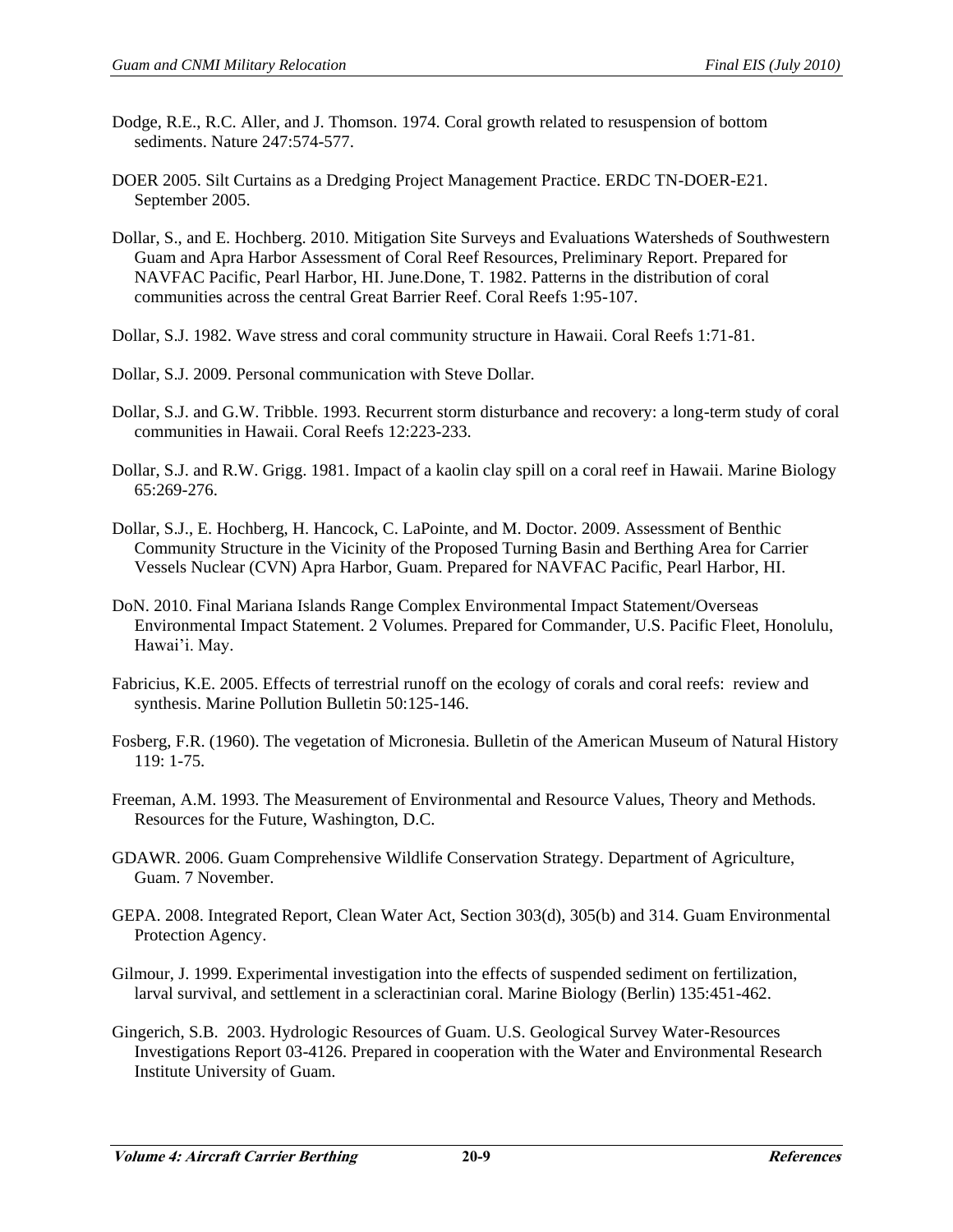- Gingerich, S.G. 2003. Hydrologic Resources of Guam. USGS Water-Resources Investigation Report 03- 4126. Hawaii.
- GOVGUAM DOA. 2005. Guam Comprehensive Wildlife Conservation Strategy. Division of Aquatic and Wildlife Resources.
- Grigg, R.W. and S.J. Dollar. 1990. Natural and Anthropogenic Disturbance on Coral Reefs. Pages 439- 452 in Z. Dubinsky, ed. Coral Reefs. Elsevier Science Publishers, Amsterdam.
- Grimm, G. and J. Farley. 2008. Sea Turtle Nesting Activity on Navy Base Guam 2007 2008. COMNAV Marianas Environmental. November.
- Harmelin-Vivien, M. and P. Laboute. 1986. Catastrophic impact of hurricanes on atoll outer reef slopes in the Tuamotu (French Polynesia). Coral Reefs 5:55-62.
- Hawaii Department of Land and Natural Resources, Division of Aquatic Resources. 2007. Final Environmental Impact Statement. Kalaeloa Artificial Reef. Prepared by Planning Solutions. October.
- Highsmith, R. 1982. Reproduction by fragmentation in corals. Marine Ecology Progress Series 7:207- 226.
- Highsmith, R.C. 1980. Passive colonization and asexual colony multiplication in the massive coral Porites lutea Milne Edwards and Haime. Journal of Experimental Marine Biology and Ecology 47:55-67.
- Hiscock, K., H. Tyler-Walters, and H. Jones. 2002. High Level Environmental Screening Study for Offshore Wind Farm Developments – Marine Habitats and Species Project. Report from the Marine Biological Association to The Department of Trade and Industry New & Renewable Energy Programme, U.K.
- Hodgson, G. 1989. The effects of sedimentation on Indo-Pacific Reef Corals. Dissertation, Zoology Department, University of Hawai'i at Manoa, Honolulu, HI.
- Hubbard, J.A. and Y.P. Pocock. 1972. Sediment rejection by recent scleractinian corals: A key to paleoenvironmental reconstruction. Geologische Rundschau 61:598-626.
- I Tano Services, LLC. 2005. Terrestrial Biological Resources Assessment, Ecological Reserve Area Feasibility Study.
- Industrial Economics Inc (IEI). 2009. Section F in the HEA. Mitigation of Coral Habitat Losses,. Primary Authors: Heidi Clark and Michael Donlan.
- Johnson, D.P. and M.J. Risk. 1987. Fringing reef growth on a terrigenous mud foundation. Fantome Island, central Great Barrier Reef, Australia. Sedimentology 34:275-287.
- Ketten, D.R. and S.M. Bartol. 2006. Functional Measures of Sea Turtle Hearing. Final Report. Prepared by Woods Hole Oceanographic Institution, Woods Hole, MA for Office of Naval Research, Boston, MA.
- Kleypas, J.A. 1996. Coral reef development under naturally turbid conditions: fringing reefs near Broad Sound, Australia. Coral Reefs 15:153-167.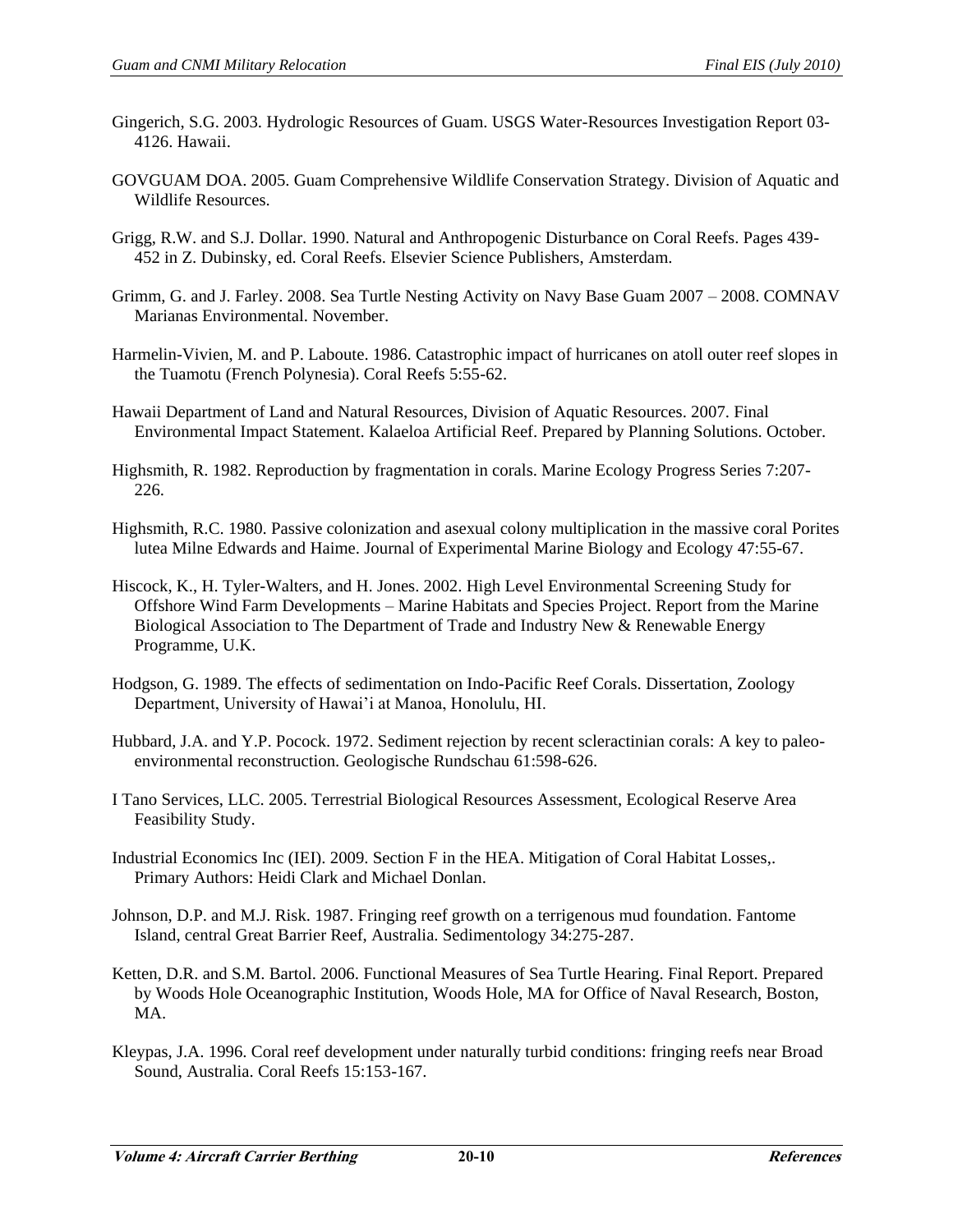- Larcombe, P., A. Costen, and K.J. Wolfe. 2001. The hydrodynamic and sedimentary setting of nearshore coral reefs, a central Great Barrier Reef shelf, Australia: Paluma shoals, a case study. Sedimentology 48: 811-835.
- Lenhardt, M.L. 1994. Seismic and very low frequency sound induced behaviors in captive loggerhead marine turtles (Caretta caretta). Pages 238-241 in K.A. Bjorndal, A.B. Bolten, D.A. Johnson and P.J. Eliazar, eds. Proceedings of the Fourteenth Annual Symposium on Sea Turtle Biology and Conservation. NOAA Technical Memorandum NMFS-SEFC-351.
- Lirman, D. and D. Manzello. 2009. Patterns of resistance and resilience of the stress tolerant coral Siderastrea radians (Pallas) to sub-optimal salinity and sediment burial. Journal of Experimental Marine Biology and Ecology 369:72-77.
- Lobban, C.S. and R.T. Tsuda. 2003. Revised checklist of benthic marine macroalgae and seagrasses of Guam and Micronesia. Micronesica 35/36:54-99.
- Marnane M.J. 2000. Site fidelity and homing behavior in coral reef Cardinalfishes. Journal of Fish Biology 57:1590–1600.
- Marshall, S.M. and A.P. Orr. 1931. Sedimentation on Low Isles reef and its relation to coral growth. Scientific Reports of the Great Barrier Reef Expedition1/5; 93-132.
- Marszalek, D.S. 1981. Impact of dredging on a sub-tropical reef community, southeast Florida, U.S.A. Pages 147-154 in E.D. Gomez, C.E. Birkeland, R.W. Buddemeier, R.E. Johannes, J.A. Marsh, Jr. and R.T. Tsuda, eds. Volume 1, Proceedings Of the Fourth International Coral Reef Symposium, Marine Science Center, University of the Philippines, 18-22 May 1981.
- Mayer, A.G. 1915. Ecology of the Murray Island Coral Reef. Proceedings of the National Academy of Sciences USA 1: 211–214.
- McClanahan, R.R. and D. Obura. 1997. Sedimentation effects on shallow coral communities in Kenya. Journal of Experimental Marine Biology and Ecology 209:103-122.
- Meijer, A., M. Reagan, H. Ellis, M. Shafiqullah, J. Sutter, P. Damon, and S. Kling, 1983, Chronology of volcanic events in the Eastern Philippine Sea: AGU Monograph, v. 27.
- Minton et. al. 2009. Minton, D., D. Burdick, J. den Haan, S. Kolinski, and T. Schils. 2009. Comparison of Photographic and an In Situ Method to Assess the Coral Reef Benthic Community in Apra Harbor, Guam. USFWS, Pacific Islands Fish and Wildlife Office, Honolulu, HI; Guam Coastal Management Program, Guam BSP, Hagatna, GU; UoG Marine Laboratory, Mangilao, GU; and NMFS, Pacific Islands Regional Office, Honolulu, HI. July 10.
- Moore, P., Raulerson, L., Chernin, M. & McMakin, P. (1977). Inventory and mapping of wetland vegetation in Guam, Tinian and Saipan, Mariana Islands. Dept. Biosciences, Univ. Guam, Mangilao, Guam. 253 pp.
- MRC. 2005. Marine Research Consultants, Reconnaissance Survey of the Marine Environment, Outer Apra Harbor, Guam, Characterization of Benthic Habitats. Prepared for Helber Haster & Fee. September.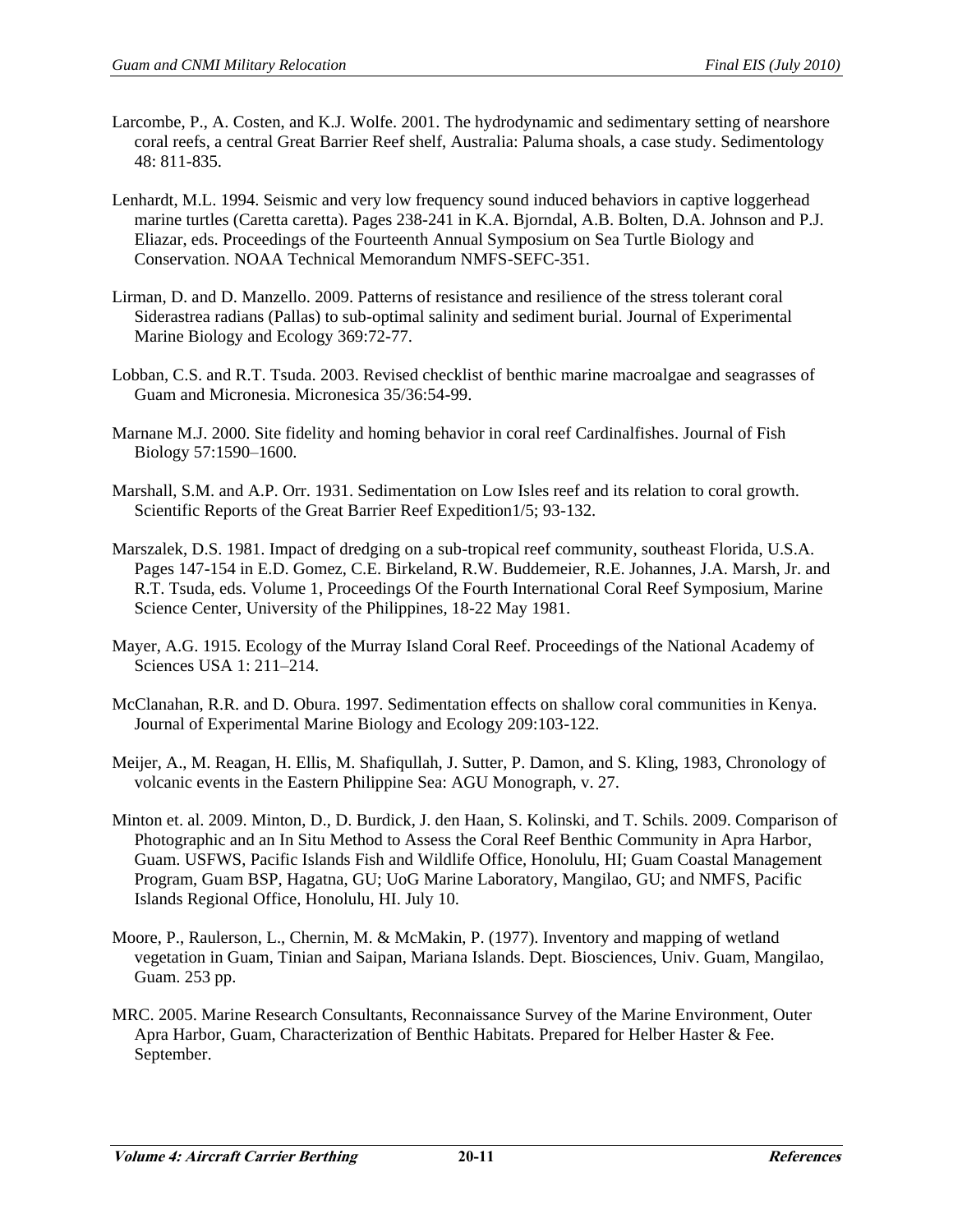- MRC. 2005a. Marine Resource Assessment in the Entrance Channel of Inner Apra Harbor, Guam. Prepared for Helbert, Hastert and Fee, Planners.
- MRC. 2009a. Section B of HEA. Reconnaissance Surveys of the Marine Environment, Eastern Outer Apra Harbor, Guam, and Baseline Assessment of Marine Water Chemistry.
- MRC. 2009b. Section C of HEA. Assessment of the Affected Marine Environment, Outer and Inner Harbor.
- MRC. 2009c. Section D of HEA. Marine Ecosystem Impact Analysis CVN Project Outer Apra Harbor, Guam.
- Mueller-Dombois, D. & Fosberg, F. (1998). Vegetation of the Tropical Pacific Islands. Springer-Verlag, New York.
- Natural Resources Conservation Service (NRCS). 2006. Soils Database.
- NAVFAC Pacific. 1986. Management Plan for the Haputo Ecological Reserve Area. January.
- NAVFAC Pacific. 2006. Sediment Characterization for Construction Dredging Feasibility Study at Charlie Sierra and SRF Wharves Apra Harbor, Guam. Prepared by Weston Solutions. August.
- NAVPAC PAC. 1986. Management Plan for the Orote Peninsula Ecological Reserve Area.
- Navy. 2005. Marine Resources Assessment for the Marianas Operating Area. Pacific Division, Naval Facilities Engineering Command, Pearl Harbor, Hawai'i. Prepared for Navy, Commander, U.S. Pacific Fleet (COMPACFLT) by Geo-Marine, Inc. August.
- Navy. 2009a. Habitat Equivalency Analysis & Supporting Studies: CVN Marine Ecosystem Impact Analysis, Outer Apra Harbor, Guam. Prepared by Marine Research Consultants, Inc. for TEC Inc. January.(included in Volume 9, Appendix E of the EIS)
- Navy. 2009b. Personal Communication with Steve Smith and F. Caplan via e-mail regarding rarity of the pupping hammerheads within the turning basin. March.
- Navy. 2009c. Personal communication with J.T. Hesse, NAVFAC at the NAVFAC Pacific Pearl Harbor, HI tiger team meetings regarding the lack of observations of sea turtles foraging or resting within the proposed dredge footprint and that hammerheads typically pup near structures. 13 October.
- Navy. 2010. Carrier Vessel Nuclear (CVN) Wharf Constuction and Navy Waterfront Improvements, Apra Harbor,Guam. Biological Assessment, 12 March.
- Nedwell, J. and D. Howell. 2004. A review of offshore wind farm related underwater noise sources. Prepared for Collaborative Offshore Wind Energy Research into the Environment (COWRIE) by Subacoustech Ltd. Report No. 544 R 0308. October.
- NMFS. 1999. Essential Fish Habitat Consultation Guidance, NMFS, Office of Habitat Conservation, Silver Spring, Maryland. March.
- NMFS. 2008a. Taking of marine mammals incidental to specified activities; construction of the east span of the San Francisco-Oakland Bay Bridge. 73 Fed. Reg. 38180, July 3, 2008.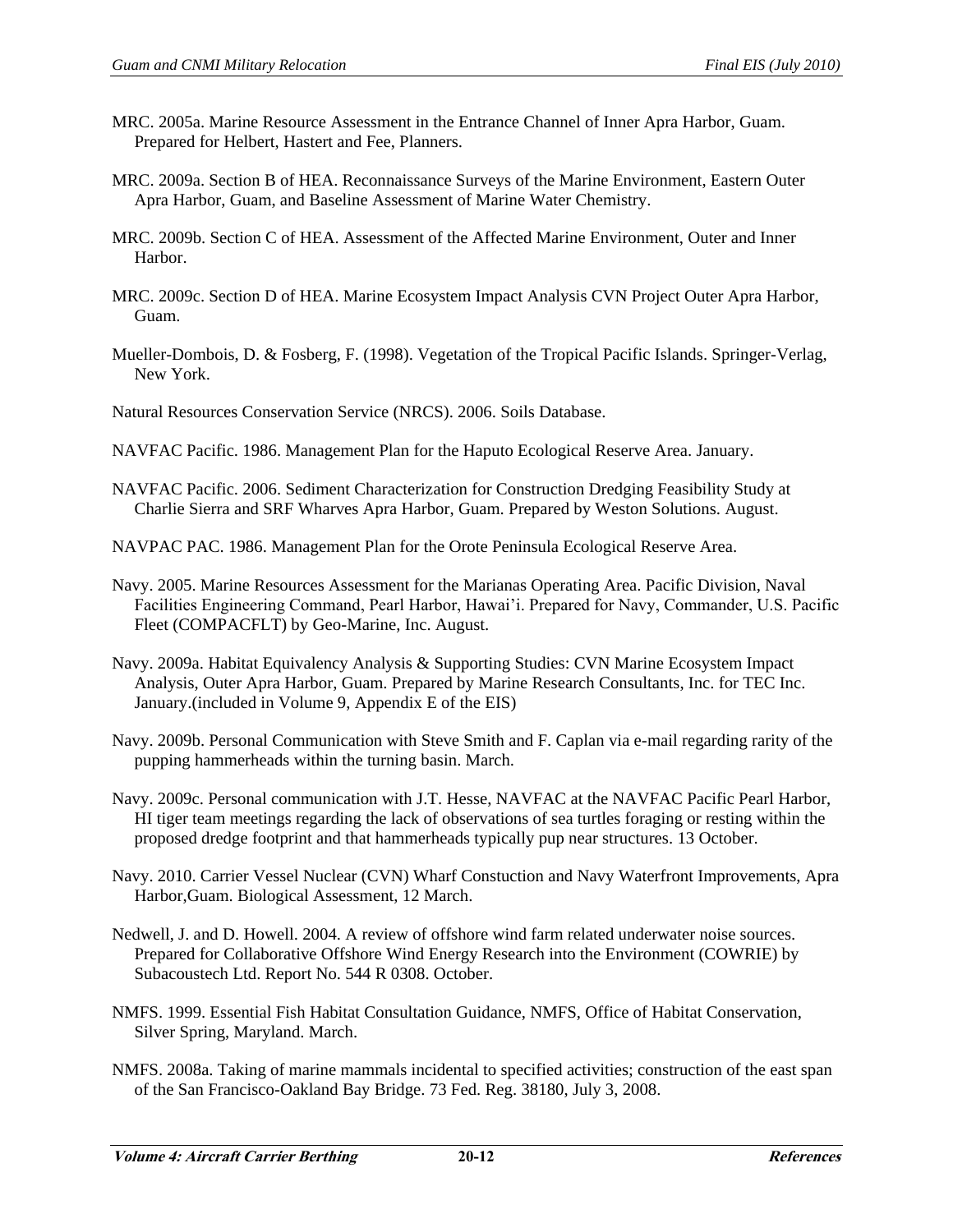- NMFS. 2008b. San Francisco Bay Project Impact Evaluation System: Pile Driving. Retrieved from: http://mapping.orr.noaa.gov/website/portal/pies/piledriving.html. Accessed 21 April.
- NMFS. 2009. NMFS Office of Protected Resources. http://www.nmfs.noaa.gov/pr/species/esa. Last updated 14 January, accessed 15 January.
- NMFS. 2010a. Endangered and Threatened Wildlife; Notice of 90-Day Finding on a Petition to List the Bumphead Parrotfish as Threatened or Endangered and Designate Critical Habitat Under ESA. Federal Register 75: 16713-16716.
- NMFS. 2010b. Endangered and Threatened Wildlife; Notice of 90–Day Finding on a Petition to List 83 Species of Corals as Threatened or Endangered Under the Endangered Species Act (ESA). Federal Register 75:6616-6621.
- NOAA. 1999. Discounting and the Treatment of Uncertainty in Natural Resource Damage Assessment. Damage Assessment and Restoration Program, Damage Assessment Center, Resource Valuation Branch. Technical Paper 99-1. Silver Spring, MD, February. In: Habitat Equivalency Analysis: An Overview. Damage Assessment and Restoration Program National Oceanic and Atmospheric Administration Department of Commerce. March 1995.
- NOAA. 2005a. Guam Coastal Atlas. Revised NOAA 2005 ESA Mapping, prepared by David Burdick, NOAA Pacific Islands Assistant for Guam. November.
- NOAA. 2005b. Environmental Sensitivity Index Map, Guam and the Commonwealth of the Northern Marias Islands. National Ocean Service (NOS), Office of Response and Restoration, Hazardous Materials Response Division. August.
- NOAA. 2007. Hi'ialakai, Cruise HI-07-02. NOAA and their partner agencies, Conducted Coral Reef Assessment/Monitoring and Mapping Studies in Waters Surrounding the Island of Guam, Rota, Aguijan, Tinian, and Saipan, 12 -22 May.
- Paulay, G.,L. Kirkendale, G. Lambert, and C. Meyer. 2002. Anthropogenic Biotic Interchange in a Coral Reef Ecosystem: A Case Study from Guam. Pacific Science , 56(4):403-422. University of Hawai'i Press.
- Philipp, E. and K. Fabricius. 2003. Photophysiological stress in scleractinian corals in response to shortterm sedimentation. Journal of Experimental Marine Biology and Ecology 287:57-78.
- Pichon, M. 1978. Problems of measuring and mapping coral colonies. Pages 219-230 in D.R. Stoddart and R.E. Johannes, eds. Coral Reef Research Methods. United Nations Educational, Scientific and Cultural Organization (UNESCO).
- Popper, A. N., T.J. Carlson, A.D. Hawkins, B.L. Southall, R.L. Gentry. 2006. Interim Criteria for Injury of Fish Exposed to Pile Driving Operations: A White Paper. Retrieved from: http://www.wsdot.wa.gov/NR/rdonlyres/84A6313A-9297-42C9-BFA6- 750A691E1DB3/0/BA\_PileDrivingInterimCriteria.pdf. Accessed 3 March 2009.
- Porter, V., T. Leberer, M. Gawel, J. Gutierrez, D. Burdick, V. Torres and E. Luhan. 2005. The State of the Coral Reef Ecosystems of Guam, Division of Aquatic and Wildlife Resources, Guam Department of Agriculture, Mangilao, Guam.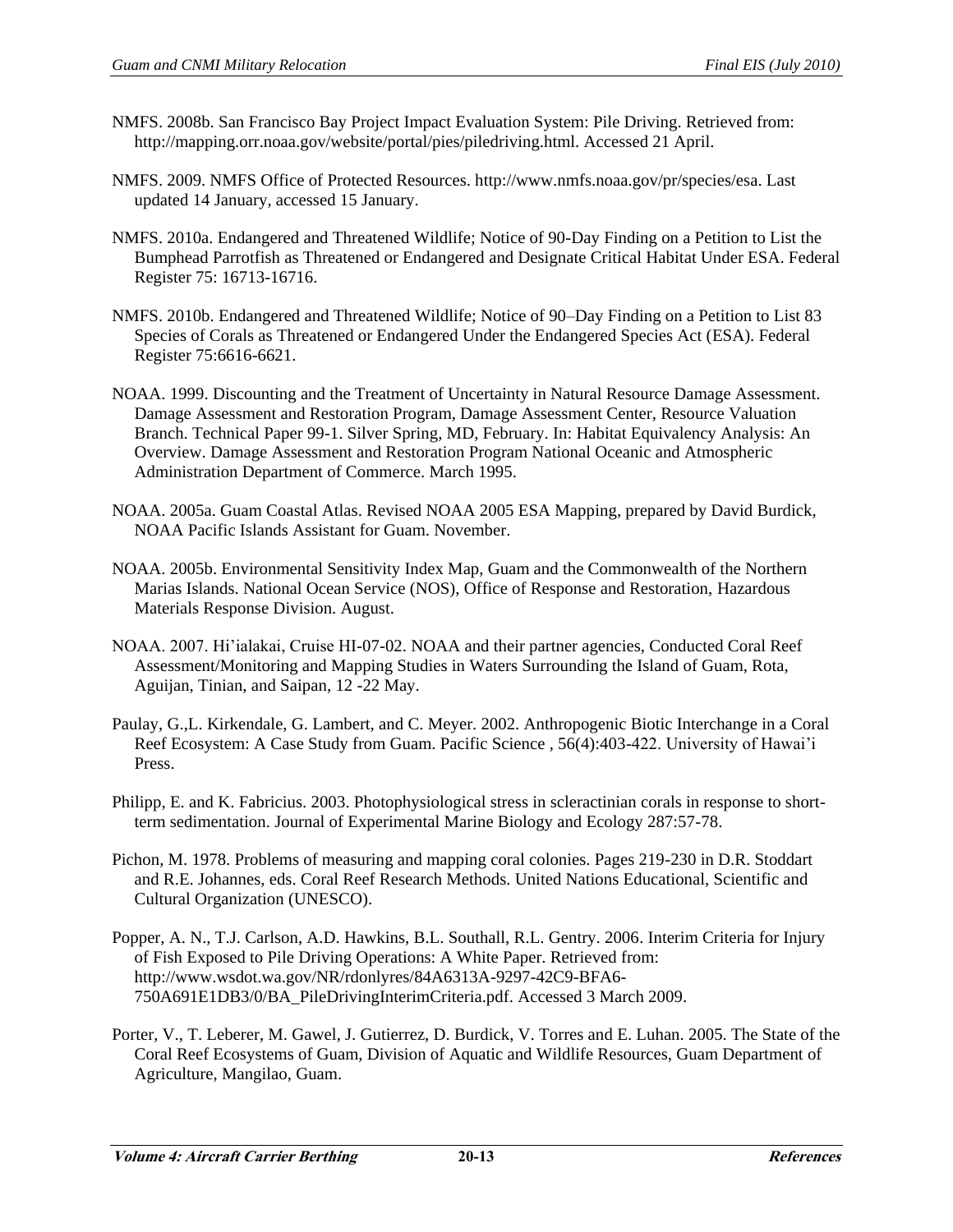- Randall, R.H. and C. Birkeland. 1978. Guam's Reefs and Beaches, Part II, Sedimentation Studies at Fouha Bay and Ylig Bay. University of Guam Marine Laboratory. Technical Report No. 47.
- Raulerson, L., Chernin, M., and P.H. Moore. 1978. Biological Survey of the Potential Ugum Dam Site. University of Guam Herbarium Contribution No. 2, 61 pages.
- Reagan, M. K., and A. Meijer, 1984, Geology and geochemistry of early arc-volcanic rocks from Guam: Geological Society of America Bulletin, v. 95, p. 701-713.
- Reinman. 1977. Archaeological survey and preliminary test excavations on the island of Guam, Mariana Islands, 1965-1966. Misc. Pub. No. 1, Micronesian Area Research Center, University of Guam.
- Rice, S.A. and C.L. Hunter. 1992. Effects of suspended sediment and burial on scleractinian corals from West Central Florida patch reefs. Bulletin of Marine Science 51:429-442.
- Ridgway, S.H., E.G. Wever, J.G. McCormick, J.G., J. Palin, and J.H. Anderson. 1969. Hearing in the giant sea turtle, Chelonia mydas. Proceedings of the National Academy of Sciences 64:884-890.
- Riegl, B. and G.M. Branch. 1995. Effects of sediment on the energy budgets of four scleractinian (Bourne 1900) and five alcyonacean (Lamouroux 1816) corals. Journal of Experimental Marine Biology and Ecology 186:259-275.
- Riegl, B., Hochberg , E, Dollar, S. 2010. On Coral Size and Problems with Unlocking the Inherent Information. April.
- Rogers, C.S. 1982. The marine environments of Brewers Bay, Perseverance Bay, Flat Cay and Saba Island, St Thomas, U.S.V.I. with emphasis on coral reefs and seagrass beds, (November 1978-July 1981. Department of Conservation and Cultural Affairs, Government of the Virgin Islands.
- Rogers, C.S. 1983. Sublethal and lethal effects of sediments applied to common Caribbean reef corals in the field. Marine Pollution Bulletin 14:378-382.
- Rogers, C.S. 1990. Responses of coral reefs and reef organisms to sedimentation. Marine Ecology Progress Series 62:185-202.
- Roy, K.J. and S.V. Smith. 1971. Sedimentation and coral reef development in turbid water: Fanning Lagoon. Pacific Science 25:234-248.
- Ruggero, M. and Temchin, A., 2002. The roles of external, middle and inner ears in the determining the bandwidth of hearing, Proceedings of the National Academy of Sciences, October.
- Sale, P.F. and R. Dybdahl. 1978. Determinant of community structure for coral reef fishes in isolated coral heads at lagoonal and reef slop sites. Oecologia 34: 57-74.
- Sanders, D. and R.C. Baron-Szabo. 2005. Scleracterian assemblages under sediment input: their characteristics and relation to the nutrient input concept. Palaeogeography, Palaeoclimatology, Palaeoecology 216:139-181.
- Sandin S.A., Smith J.E., DeMartini E.E., Dinsdale E.A., Donner S.D. 2008. Baselines and Degradation of Coral Reefs in the Northern Line Islands. PLoS ONE 3(2): e1548.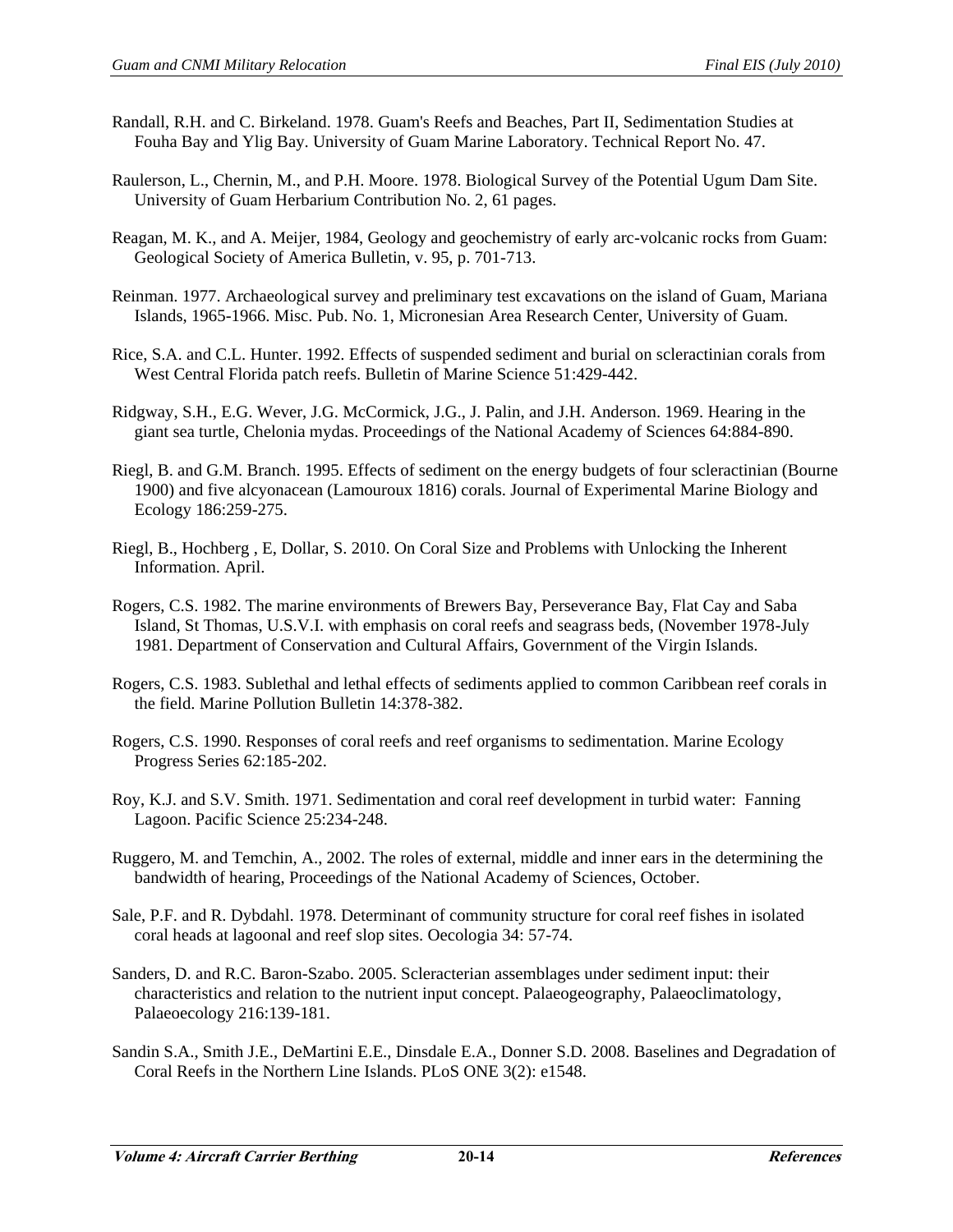- SEI. 2009. Current Measurement and Numerical Model Study for CVN. Section E in Habitat Equivalency Analysis and other Supporting Studies, Apra Harbor Guam. Prepared for NAVFAC Pacific, Pearl Harbor, HI. January. (included in Volume 9, Appendix E, Section E of this EIS)
- Sheehy, D. J. 1982. Artificial reefs in Japan. In J. D. Murray (compiler), Mid-Atlantic artificial reef conference a collection of abstracts, p. 7. N.J.
- Sheppard, C. 1980. Coral fauna of Diego Garcia lagoon following harbor construction. Marine Pollution Bulletin 11:227-230.
- Smith, B.D., T.J. Donaldson, T. Schils, A. Reyes, K. Chop, and K. Dugger. 2008. Marine Biological Survey of Inner Apra Harbor, Review Draft, Guam. Marine Laboratory, University of Guam UOG Station, Mangilao, GU 96913. Prepared for Earth Tech, Inc. October.
- Smith, L. 2006. Sediment Impacts on Coral Communities: Gametogenesis, Spawning, Recruitment and Early Post-recruitment Survival. Pages 83-103 in S.A. Bourke and J.I. McDonald, eds. On the Use of Coral Spawning Predictions for Management: Workshop Proceedings. The University of Western Australia, May 2006. MScience Pty Ltd, Perth, Western Australia.
- Smith, S.H. 2004. Reconnaissance Level Observations of the Inner Apra Harbor entrance Channel, Apra Harbor, Guam. Staff Working Paper.
- Smith, S.H. 2007. Ecological Assessment of Stony Corals and Associated Organisms in the Eastern Portions of Apra harbor, Guam. August.
- Smith, S.H. 2007. Ecological Assessment of Stony Corals and Associated Organisms in the Eastern Portions of Apra harbor, Guam. August.
- Sofonia, J.J. and K. R. N. Anthony. 2008. High-sediment tolerance in the reef coral Turbinaria mesenterina from the inner Great Barrier Reef lagoon (Australia). Estuarine, Coastal and Shelf Science 78:748-752.
- Stafford-Smith, M. G. 1993. Sediment-rejection efficiency of 22 species of Australian scleractinian corals. Marine Biology 115: 229-243.
- Stafford-Smith, M.G. and R.F.G. Ormond. 1992. Sediment-rejection mechanisms of 42 species of Australian Scleractinian corals. Australian Journal of Marine and Freshwater Research 43:683-705.
- Stimson, J.S. 1978. Mode and timing of reproduction in some common hermatypic corals of Hawaii and Enewetak. Marine Biology 48:173-184.
- Taylor Engineering, Inc. 2009. Literature Review of Effects of Beach Nourishment on Benthic Habitat Martin County Shore Protection Project. Prepared for Florida Department of Environmental Protection Joint Coastal Permit Application. April.
- Te, F.T. 2001. Responses of Hawaiian Scleractinian Corals to Different Levels of Terrestrial and Carbonate Sediments. Dissertation, University of Hawaii at Manoa, Honolulu, Hawaii.
- Tech Environmental, Inc. 2006. Final EIR Underwater Noise Analysis, Cape Wind Energy Project, Nantucket Sound. Appendix 3.13-B. November.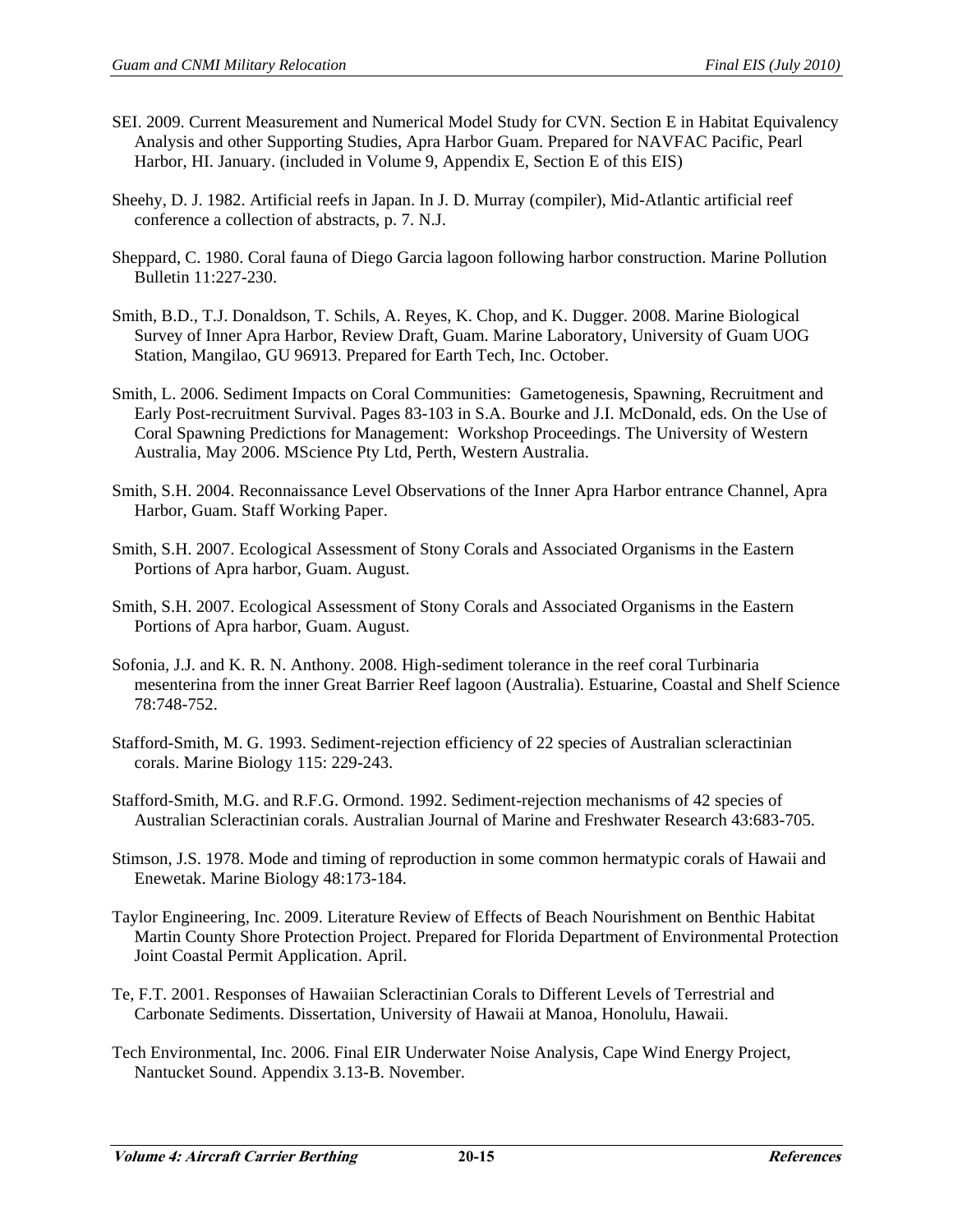- University of Guam (UoG). 2009. Quantitative Assessment of the Reef Fish Communities in Apra Harbor, Guam. Prepared by Marine Laboratory, Guam for NAVFAC Pacific, Pearl Harbor, HI. 7 August.
- USACE, USEPA, USFWS, and NOAA. 2000. Federal Guidance on the use of the Lieu-Fee arrangement for Compensatory Mitigation under Section 404 of the Clean Water Act and Section 10 of the Rivers and Harbors Act. October.
- USACE. 1983. A decade of ecological studies following construction of Honokohau Small Boat Harbor, Kona, Hawaii. Honolulu District.
- USACE. 2007. Department of the Army Permit– Cape Wind Associates, LLC. Permit No. 199902477.
- USFWS. 2009a. Endangered Species Program: Species Information. http://www.fws.gov/endangered/wildlife.html. Last updated 14 January 2009, accessed 15 January 2009.
- USFWS. 2009b. Watershed Aforestation coral Reef Restoration Outline. Personal communication via email from J. Newman, Pacific Island Field Office, Honolulu, HI to K. Sumida, NAVFAC Pacific, Pearl Harbor, HI. 13 October.
- Viehman, S., S.M. Thur, and G.A. Piniak. 2009. Coral reef metrics and habitat equivalency analysis. Ocean & Coastal Management 52:181-188.
- Weber, M., C. Lott, and K.E. Fabricius. 2006. Sedimentation stress in a scleractinian coral exposed to terrestrial and marine sediments with contrasting physical, organic and geochemical properties. Journal of Experimental Marine Biology and Ecology 336:18-32.
- WERI. 2010. Water and Environmental Research Institute of the Western Pacific. University of Guam. http://www.weriguam.org. Accessed 18 May.
- Wesseling, I., A,J. Uychiaoco, M. Alino, T. Aurin, and J.E. Vermaat. 1999. Damage and recovery of four Philippine corals from short-term sediment burial. Marine Ecology Progress Series. 176:11-15.
- Wilder, M.J. (1976). Estuarine and mangrove shorelines. In: Randall, R.H. & Eldredge, L.G. (eds), Atlas of the reefs and beaches of Guam: 157-189. Guam Bur. Planning, Agana, Guam. 191 pp.
- WPRFMC. 2009a. Fishery Ecosystem Plan for the Marianas Archipelago. 24 September 2009.
- WPRFMC. 2009b. Fishery Ecosystem Plan for Pacific Pelagic Fisheries of the Western Pacific Region. 24 September 2009.

Yonge, C.M. 1930. A Year on the Great Barrier Reef. Putnam, London, UK.

## **20.12 CULTURAL RESOURCES**

Mason Architects, Inc and Weitze Research. 2009. Cold War Historic Context and Architectural Inventory for Navy Base Guam: Main Base, Piti Power Station, Drydock Island, and Polaris Point. Prepared for Department of the Navy, Naval Facilities Engineering Command Pacific and Commander Navy Region Marianas, Contract Number N62742-04-D-1855. November.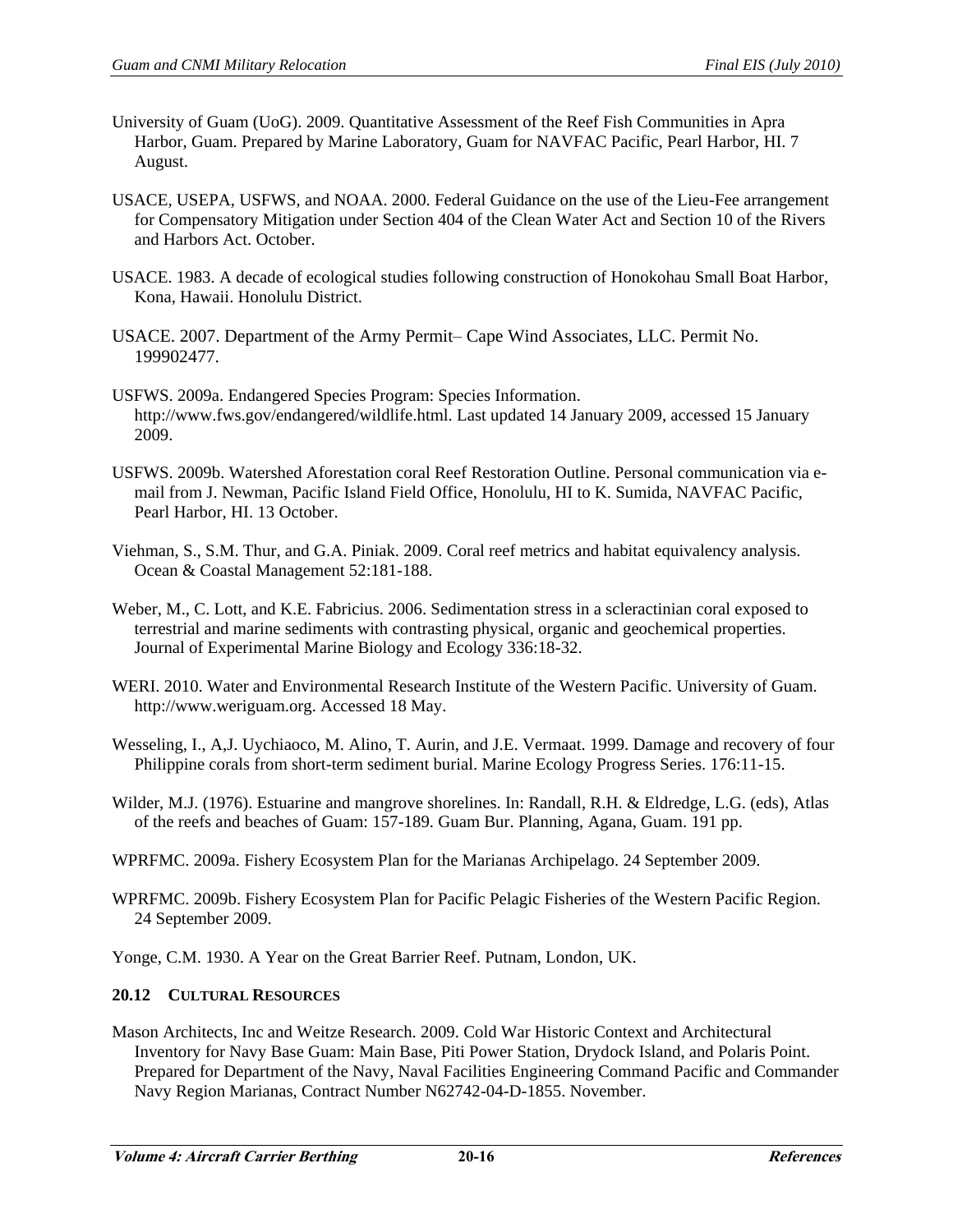- Navy. 2007. Notice of Intent to Prepare an Environmental Impact Statement (EIS)/Overseas Environmental Impact Statement (OEIS) for the Relocation of U.S. Marine Corps Forces to Guam, Enhancement of Infrastructure and Logistic Capabilities, Improvement of Pier/Waterfront Infrastructure for Transient U.S. Navy Nuclear Aircraft Carrier (CVN) at Naval Base, Guam, and Placement of a U.S. Army Ballistic Missile Defense (BMD) Task Force in Guam. Federal Register 72:10186-10187.
- Tomonari-Tuggle, M.J., H.D. Tuggle, and D.J. Welch. 2005. Regional Integrated Cultural Resources Management Plan for COMNAVREG Marianas Lands, Volume I: Guam. Prepared for the Commander, Navy Region Marianas, Department of the Navy, Naval Facilities Engineering Command, Pacific, Pearl Harbor, HI by International Archaeological Research Institute, Inc., Honolulu, HI.

# **20.13 VISUAL RESOURCES**

No references were cited.

## **20.14 TRANSPORTATION**

No references were cited.

#### **20.15 UTILITIES**

No references were cited.

#### **20.16 SOCIOECONOMICS AND GENERAL SERVICES**

- Ames, G, M. Duke, R Moore, and C. Cunradi. 2009. The impact of occupational culture on drinking behavior of young adults in the U.S. Navy. Journal of Mixed Methods Research 3:129-150.
- Federman, E., R. Bra, and L. Kroutil. 2000. Relationships between substance use and recent deployments among women and men in the military. Military Psychology 12:205-220.
- Guam Chamber of Commerce. 2008. Personal communication via in-person group interview with R. Leddy, Chamber President; G. Leon Guerrero, Immediate Past Chair, Maritime Affairs Committee; G. Perez, Immediate Past Chair, Armed Forces Committee and past Board chairman, 17 February. Special panel arranged to discuss potential impacts of military buildup on other economic sectors. Hagåtña, GU.
- Pugh, T. 2009. Crime may rise as recession deepens. Detroit Free Press (online edition). 22 February. http://www.freep.com/article/20090222/NEWS07/902220449/1009/Crime+may+rise+as+recession+d eepens.
- Russ, A.J. and G.M. Ames. 2006. Policy and prevention as competing imperatives in US Navy life and [medicine. Culture, Health & Sexuality 8\(1\):1-15.](http://factfinder.census.gov/servlet/DatasetMainPageServlet?_program=DEC&_submenuId=&_lang=en&_ts)
- [U.S. Censu](http://factfinder.census.gov/servlet/DatasetMainPageServlet?_program=DEC&_submenuId=&_lang=en&_ts)s Bureau. 2000. Decennial Census, U.S. Summary File. Online via American Fact Finder at: http://factfinder.census.gov/servlet/DatasetMainPageServlet?\_program=DEC&\_submenuId=&\_lang= en&\_ts=